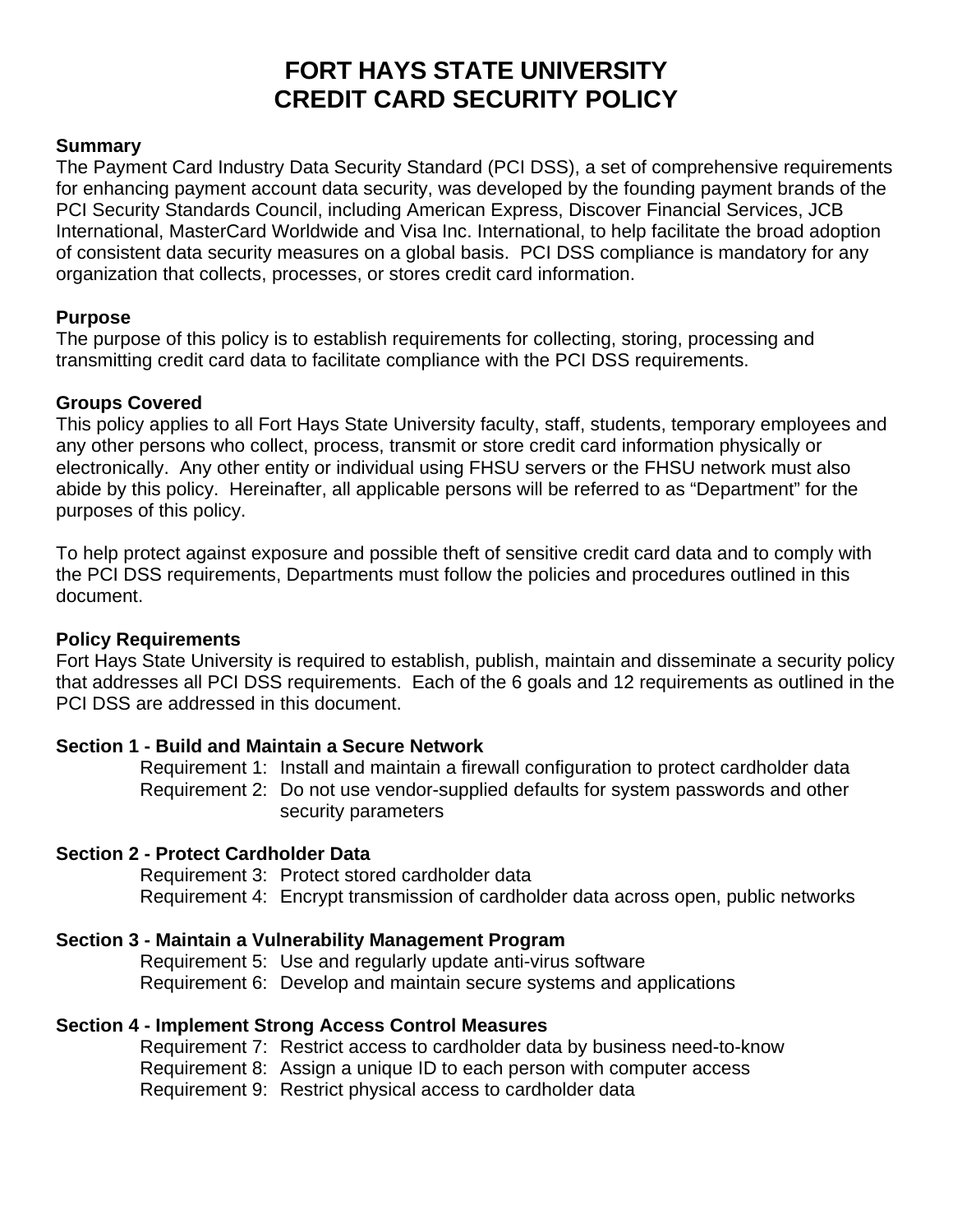## **Section 5 - Regularly Monitor and Test Networks**

Requirement 10: Track and monitor all access to network resources and cardholder data Requirement 11: Regularly test security systems and processes

## **Section 6 - Maintain an Information Security Policy**

Requirement 12: Maintain a policy that addresses information security

## **Policy Implementation**

**1. Build and Maintain a Secure Network** 

## *Requirement 1: Install and maintain a firewall configuration to protect cardholder data*

 All systems used to transmit cardholder data will implement a firewall to guard against intrusion.

#### *Requirement 2: Do not use vendor-supplied defaults for system passwords and other security parameters*

 All system passwords must meet the requirements given in the FHSU Electronic Information Security Policy.

## **2. Protect Cardholder Data**

#### *Requirement 3: Protect stored cardholder data*

## **Web Based Requirements**

- In most cases, Departments will be required to use a secure web based gateway or virtual terminal that is supplied by a PCI compliant service provider.
- Credit card data is not entered into a server on the FHSU network.
- The contracted service provider transmits and stores the cardholder data. Data is not retained on any server hosted by the FHSU network.
- Departments will not record, process or store sensitive cardholder data.
- Sensitive authentication data that is stored on gateway systems or virtual terminals is masked and only select information is viewable to designated FHSU Employees with business need-to-know.
- The maximum cardholder data that may be viewed may include the following:
	- o The type of payment card (Visa, MasterCard, Discover, American Express)
	- o The first four and the last four digits of the primary account number
	- o The expiration date

# **Hard Copy Requirements**

- If a Department must physically collect cardholder data for payment, all documents containing sensitive data must be hand-delivered to the Student Fiscal Services office within three business days of collection.
- If hard copy of credit card data is kept by the Department for any length of time before it is delivered to Student Fiscal Services, it must be stored in a secure, locked location with restricted access.
- Only University employees with business need-to-know are allowed to access and/or view the cardholder data.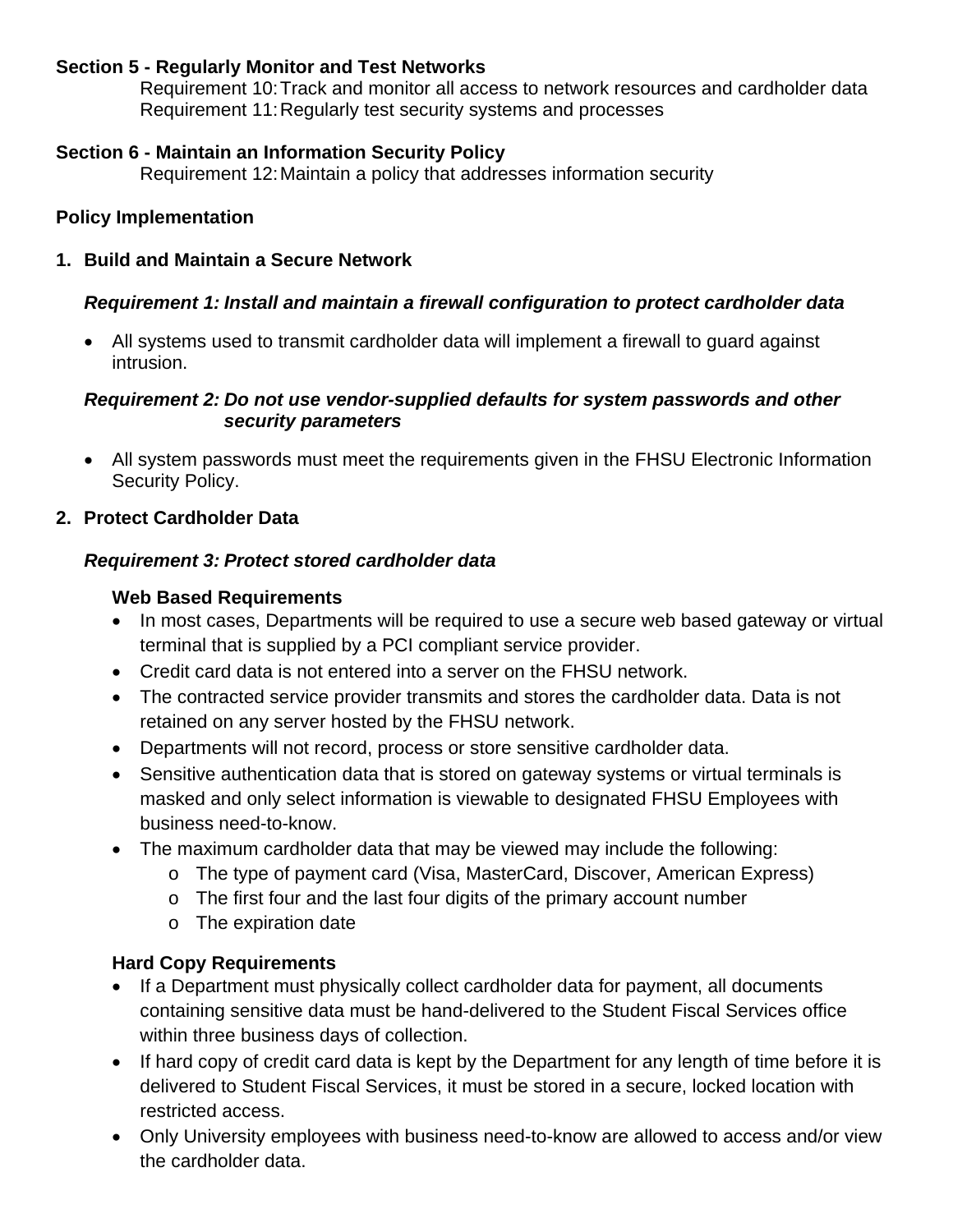- Cardholder data will only be stored in the Student Fiscal Services office. Departments are not allowed to permanently retain credit card data.
- Once the credit card data is received in the Student Fiscal Services office, the transaction(s) are processed by a Student Fiscal Services employee on a virtual terminal.
- The hard copy of the credit card data is stored in a secure and locked location restricted from unauthorized access.
- The credit card data will be retained for no more than two fiscal years. The data will be kept for the time period specified for the following purposes:
	- o To meet the University's audit requirements.
	- o To validate a charge in the event of a cardholder dispute or notification of fraudulent use.
	- o To process a credit transaction to the card using the original method of payment.
- At the close of a Fiscal Year end, Student Fiscal Services will dispose of the credit card data stored from the prior Fiscal Year according to Student Fiscal Services Data Retention and Disposal procedures.

## **Additional Requirements**

- It is prohibited to enter or store sensitive authentication data on devices including, but not limited to, office or personal computers, laptops, data storage devices, USB flash drives, DVD's or CD's.
- Credit card data may not be collected or transmitted using unapproved online forms, email, fax or any other unsecured transmission method.

#### *Requirement 4: Encrypt transmission of cardholder data across open, public networks*

 No cardholder data shall be transmitted across any data network in plain text. The transmission of cardholder data will require the use of Secure Socket Layer (SSL).

#### **3. Maintain a Vulnerability Management Program**

#### *Requirement 5: Use and regularly update anti-virus software*

 All computer systems used for handling credit card payments will have current anti-virus software, updated regularly, as outlined in the FHSU Information Assurance Security Policy.

#### *Requirement 6: Develop and maintain secure systems and applications*

 All computing systems on the FHSU network and users of computers on the FHSU network must follow and abide by the FHSU Information Assurance Security Policy.

#### **4. Implement Strong Access Control Measures**

# *Requirement 7: Restrict access to cardholder data by business need-to-know*

 Access to physically stored cardholder data and/or any system used to process and store transaction data is restricted and available only to FHSU employees whose job requires access to such information.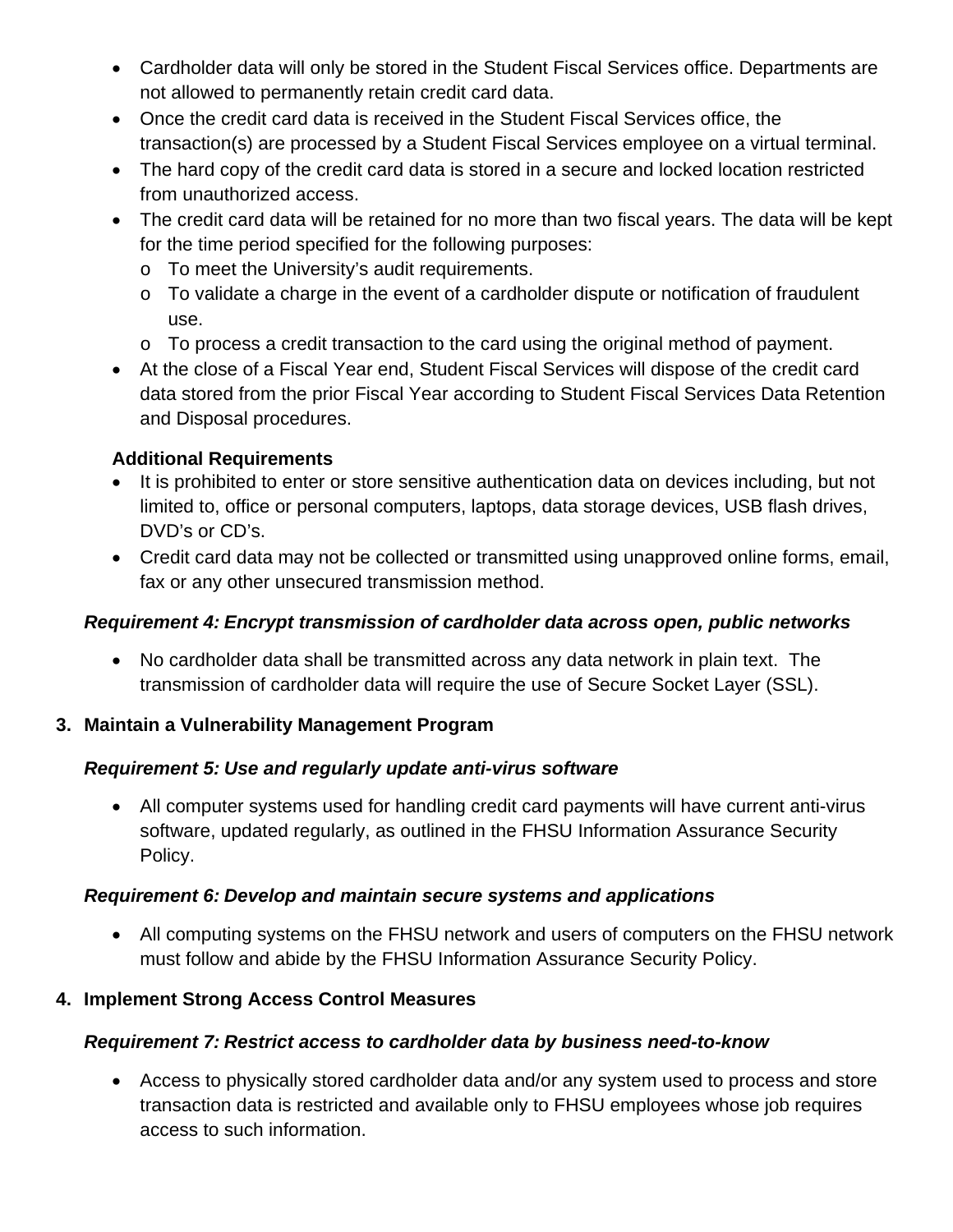- Authorized employees who access cardholder data must have a valid business purpose for doing so.
- Access rights for employees utilizing web-based systems for online transactions are restricted to least privileges necessary to perform job responsibilities.
- The assignment of privileges is based on each employee's job classification and function.

# *Requirement 8: Assign a unique ID to each person with computer access*

- User ID's for all FHSU information systems and services are granted and revoked as per the FHSU Electronic Information Security Policy.
- Creation, access delegation and deletion of user accounts for systems used exclusively for credit card payment purposes is maintained by a system administrator appointed by the FHSU PCI Compliance Team.
	- o Users of such systems are assigned a unique ID and password that allows access to their pre-determined privileges.
	- o The initial password that is provided is changed immediately after the first use.
	- o Users are prompted and required by the system to change passwords at least every 90 days.
	- o Users shall follow good security practices in the selection and use of passwords as per the FHSU Electronic Information Security Policy.
	- $\circ$  Access for terminated users is immediately revoked and the user ID is disabled.

# *Requirement 9: Restrict physical access to cardholder data*

- Hard copy of credit card data is stored in a separate, secure room within the Student Fiscal Services Cashier office.
- The Cashier's office is accessible only to Student Fiscal Services employees and other University employees who require entrance into the area in order to perform functions of their jobs.
- All access doors to the Cashier area are locked 24 hours a day and entrance is granted by entering an authorization code into a keypad. Only employees of Student Fiscal Services are provided with the pass code(s).
- If a Department must keep hard copy of credit card data for any length of time before it is delivered to Student Fiscal Services, it must be stored in a secure, locked location such as a vault or a locked filing cabinet.
- Only University employees with business need-to-know are allowed to access and/or view the cardholder data.
- When destroying physically stored credit card information, hard copy of cardholder data is cross-shredded by an FHSU employee before it is disposed so that data cannot be reconstructed.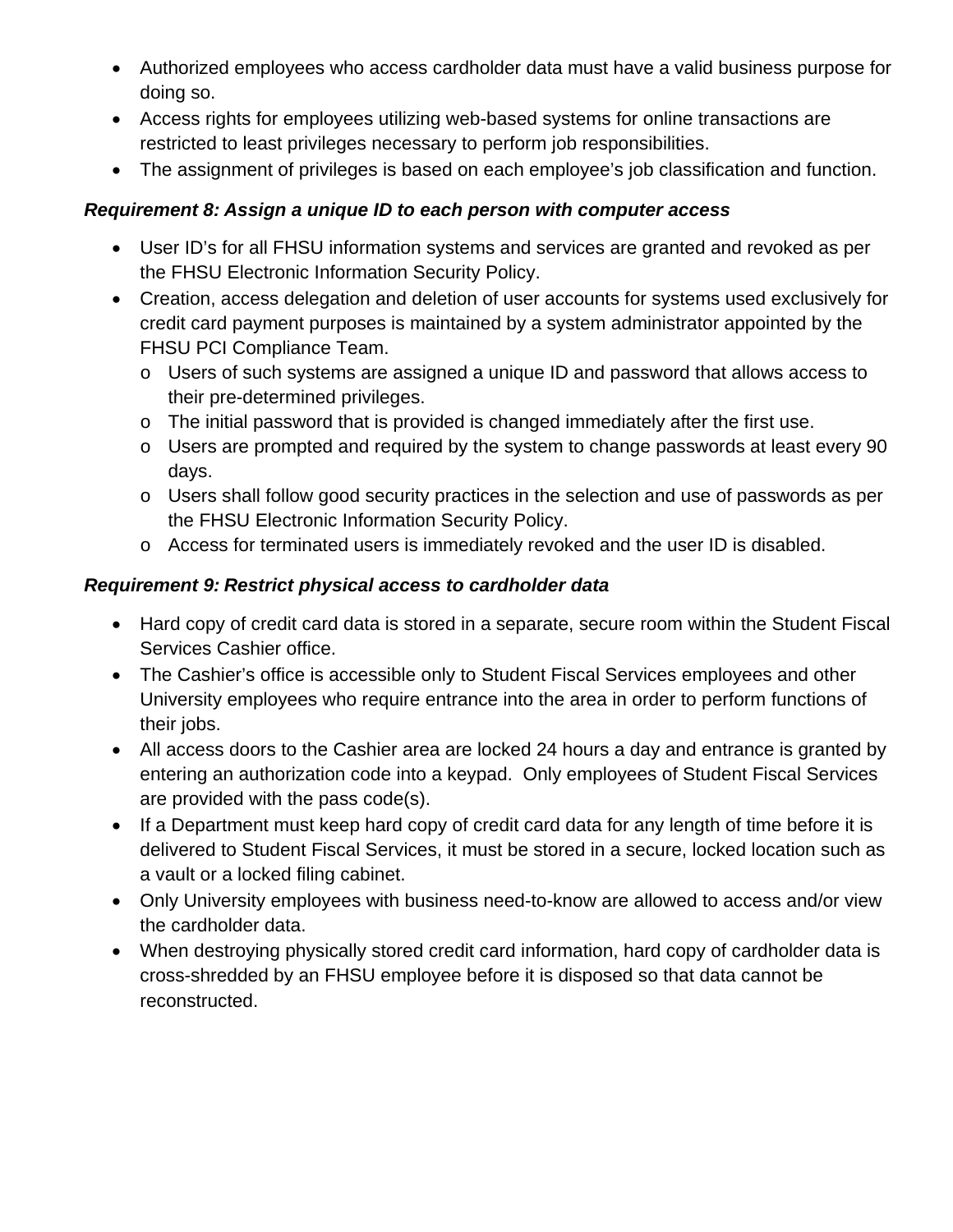# **5. Regularly Monitor and Test Networks**

## *Requirement 10: Track and monitor all access to network resources and cardholder data*

- The University will employ network monitoring tools to audit the network activity of systems transmitting cardholder data within the University network.
- The University will employ intrusion prevention and detection methods to protect the transmission of cardholder data within the University network.

## *Requirement 11: Regularly test security systems and processes*

- Vulnerability management will consist of periodic network scans to identify and eliminate security threats that make system and network compromise possible.
- Processes engaging the network will be reviewed periodically and will be adjusted accordingly as production processes give way to better practices.

# **6. Maintain an Information Security Policy**

## *Requirement 12: Maintain a policy that addresses information security*

- The FHSU PCI Compliance Team was created to facilitate and maintain compliance with the PCI DSS. The Team consists of members appointed by the Vice President of Administration and Finance. The PCI Compliance Team is responsible for the following:
	- o Establish, document and distribute security policies and procedures.
	- o Monitor and analyze security alerts and information, and distribute to appropriate personnel.
	- o Establish, document and distribute security incident response and escalation procedures to ensure timely and effective handling of all situations.
	- o Assign responsibility for administering user accounts, including additions, deletions and modifications.
	- o Assign responsibility for monitoring and controlling all access to data.
- All transactions that involve the collection and processing of credit card data at FHSU or on FHSU systems must be performed using methods or systems approved by the University PCI Compliance Team.
- Departments must obtain approval from the FHSU PCI Compliance Team through an application process before credit card or debit card payments may be accepted.
- If a Department is approved to accept credit cards, anyone within that Department who will be handling credit card data will attend a mandatory training session that addresses security awareness.
	- o Individuals will be required to acknowledge that they have read and understand FHSU's Credit Card Security Policy and Procedures.
- As an aid to minimize the risk of attacks from internal sources, criminal background checks are performed on each person hired for a position of employment at FHSU as per the policies and procedures relating to criminal background checks for employees.